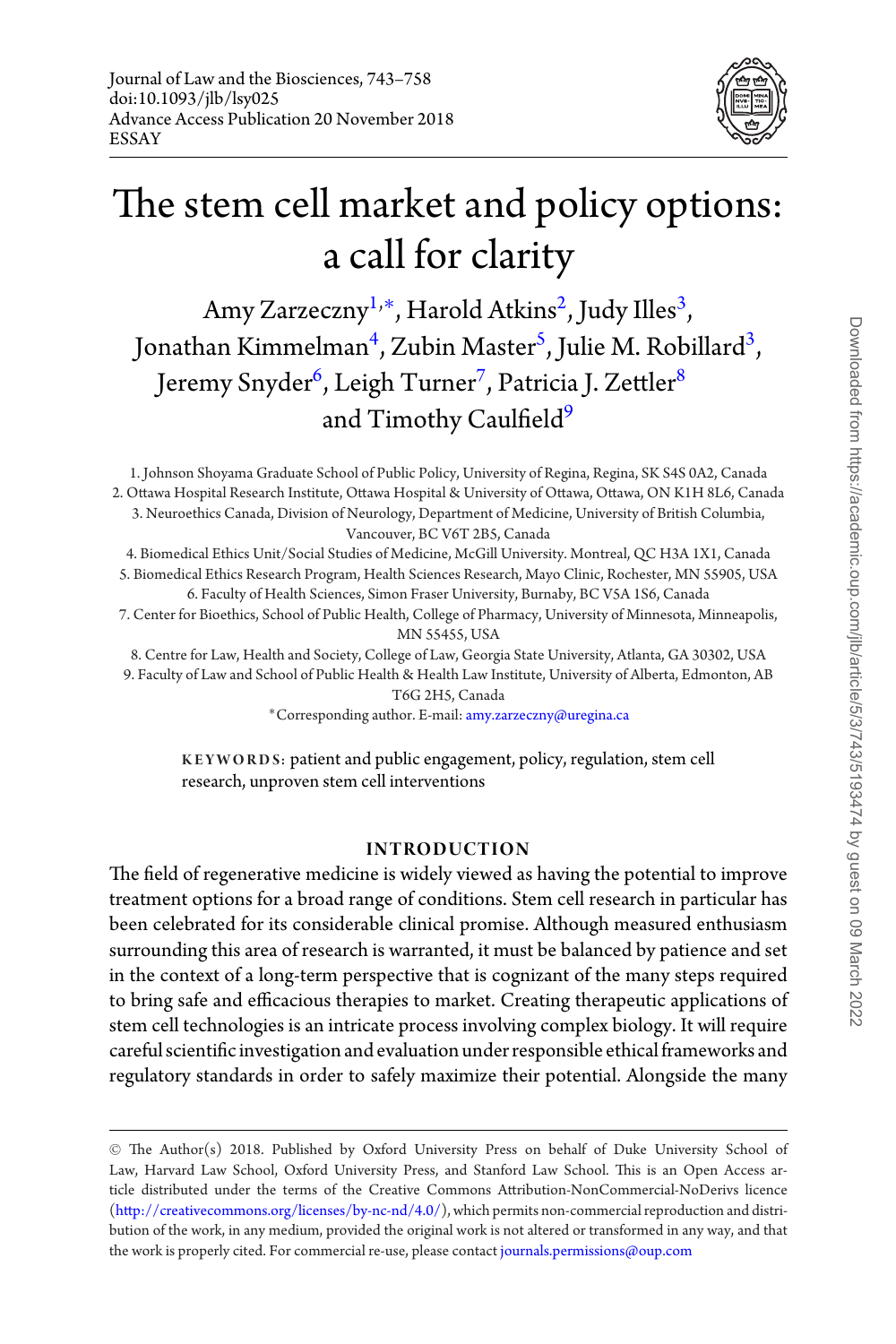promising avenues of responsible research currently underway in countries throughout the world, a global market has emerged where a wide range of putative stem cellbased interventions are sold on a direct-to-consumer basis and marketed over the internet $1,2,3,4$  $1,2,3,4$  $1,2,3,4$  $1,2,3,4$ 

In this paper, we discuss a number of concerns associated with this market that stem from a lack of clarity in several key areas, and propose approaches for how they might be remedied. Although we are not the first to identify many of these concerns, their persistence demonstrates the need for clear and concise actions. The market for unproven stem cell-based interventions engages varied interests and crosses different regulatory, research, and clinical domains.We draw onthe considerable body of work inthis areato highlight the contributing factors to this problem and to facilitate actions to ameliorate some of the most concerning issues. Engaging the different groups and entities that are involved in this space, and clarifying and coordinating their actions, will be critical to the success of policy efforts aimed at mitigating the risks of this market while promoting responsible progress in stem cell research.<sup>[5](#page-1-4)</sup>

Numerous issues and concerns with the market for unproven stem cell-based interventions have been identified. Many for-profit clinics selling unproven stem cell-based interventions directly to patients take advantage of the hyperbole surrounding stem cell research $6,7,8$  $6,7,8$  $6,7,8$  to advertise their products and services. In many cases, interventions are sold that have no established biomedical or scientific basis (eg stem cell-based treatments for autism). In other instances, the interventions offered may be rooted in basic scientific findings and preliminary clinical experience, but currently have insufficient formal clinical testing to justify widespread clinical use (eg adipose derived stem cells for treatment of orthopedic injuries). At times, it appears that uncontrolled and nonstandardized products are being administered, without credible evidence that the products contain active stem cells or have demonstrated any regenerative effects. In addition to other concerns (eg potential fraud and financial loss), when these unproven interventions are advertised and administered without an adequate evidence base, they risk

<span id="page-1-0"></span><sup>&</sup>lt;sup>1</sup> Darren Lau et al., *Stem Cell Clinics Online: The Direct-to-Consumer Portrayal of Stem Cell Medicine*, 3 CELL STEM CELL 591–94 (2008).

<span id="page-1-1"></span><sup>2</sup> Alan C. Regenberg et al., *Medicine on the Fringe: Stem Cell-Based Interventions in Advance of Evidence*, 27 STEM CELLS 2312–19 (2009).

<span id="page-1-2"></span><sup>3</sup> Ruairi Connolly, Timothy Obrien & Gerard Flaherty, *Stem Cell Tourism – A Web-Based Analysis of Clinical Services Available to International Travelers*, 12 TRAVEL MED. INFECT. DIS. 695–701 (2014).

<span id="page-1-3"></span><sup>4</sup> Israel Berger et al.,*Global Distribution of Businesses Marketing Stem Cell-Based Intervention*, 19 CELL STEM CELL 158–62 (2016).

<span id="page-1-4"></span><sup>5</sup> Judy Illes & Fabio Rossi, *Seeking Evidence for Efficacy of Stem Cell Interventions - A Collaborative Conference among Researchers, Ethicists, Clinicians, and Providers*, Sept. 26, 2018, University of British Columbia.

<span id="page-1-5"></span><sup>6</sup> Timothy Caulfield et al., *Confronting Stem Cell Hype*, 352 SCIENCE 776–77 (2016).

<span id="page-1-6"></span><sup>7</sup> Kalina Kamenova & Timothy Caulfield, *Stem Cell Hype: Media Portrayal ofTherapy Translation*,7SCI. TRANSL. MED. 278ps4 (2015).

<span id="page-1-7"></span><sup>8</sup> National Health Service (NHS), *Hope and Hype; An Analysis of Stem Cells in the Media. A Behind the Headlines Special Report* (2011), [https://www.nhs.uk/news/2011/11November/Documents/hope](https://www.nhs.uk/news/2011/11November/Documents/hope_and_hype_1.0.pdf) and hype 1.0.pdf (accessed Feb. 28, 2018).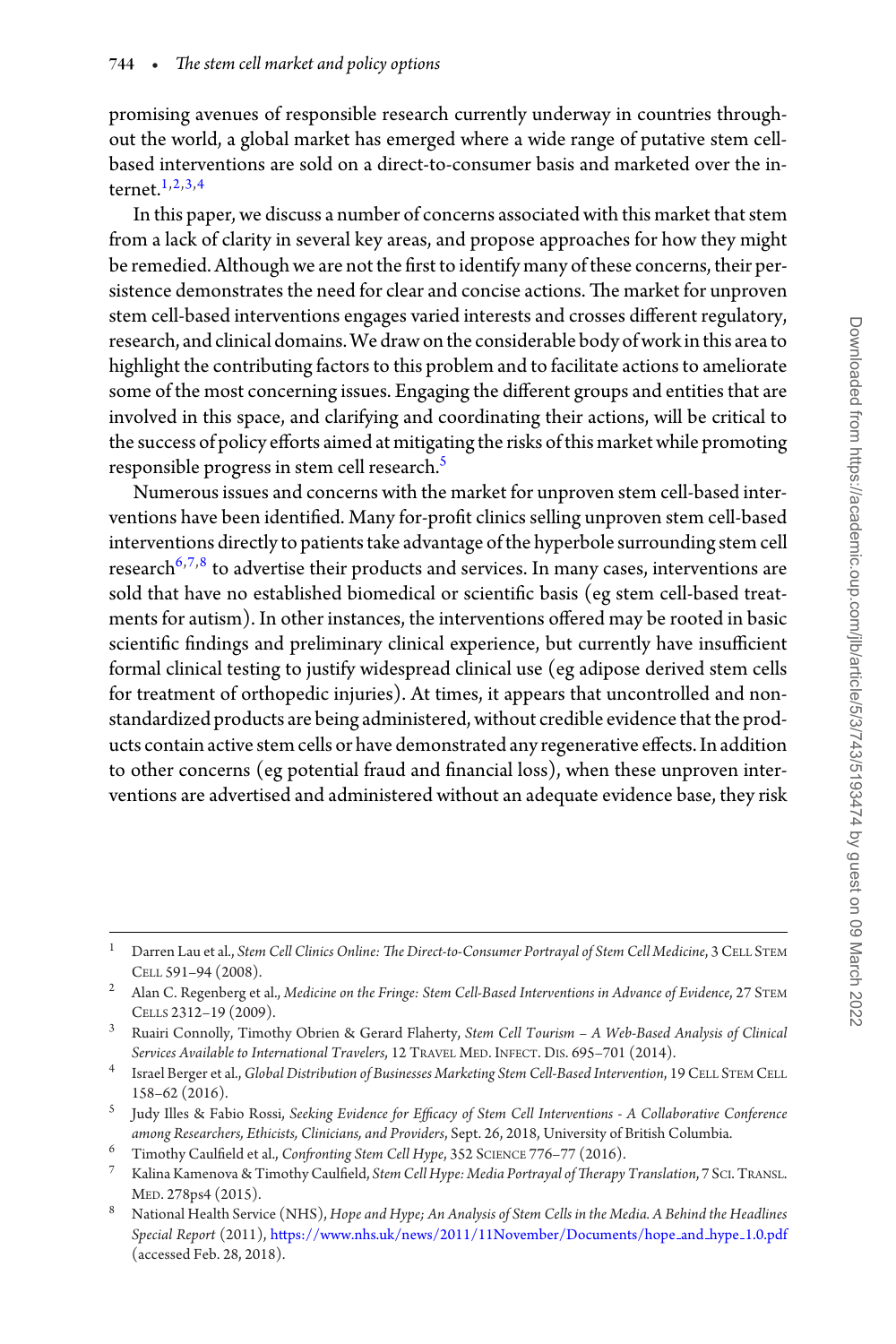causing serious injury to patients and violating professional and legal standards.<sup>9,[10,](#page-2-1)[11](#page-2-2)</sup> For example, recent reports of adverse results include lesions of the spinal cord<sup>12</sup> and retinal detachments following intraocular injection of adipose-derived stem cells.<sup>[13](#page-2-4)</sup> A comprehensive analysis of reported adverse events from patients who received unproven stem cell-based interventions published in 2018 details 35 cases of acute or chronic complications or death, emphasizing the potentially serious consequences of these unproven interventions.<sup>[14](#page-2-5)</sup>

Early research investigating this global online direct-to-consumer marketplace for purported stem cell interventions revealed a preponderance of clinics in China, India, and Mexico.<sup>15,[16](#page-2-7)</sup> More recent research documents a growth of the market in such coun-tries as the United States, Canada, Australia, and Japan.<sup>[17](#page-2-8)[,18,](#page-2-9)[19](#page-2-10)[,20](#page-2-11)</sup> For example, one empirical study of the US direct-to-consumer marketplace for unproven stem cell interventions found over 350 businesses marketing putative 'stem cell treatments' for a wide range of diseases and injuries, and a recent update describes 716 clinics operating in 45 of the 50 US states.<sup>21</sup> The risks associated with different supposed stem cell-based interventions available on the private market vary tremendously and depend on numerous factors including the source and type of cells used; the quality of harvesting and processing procedures and facilities; levels of procedural reproducibility and quality control; the manner and site of cell administration; the training and expertise of the health care team and the degree and quality of post-procedure care and follow-up.

Leading scientific bodies such as the International Society for Stem Cell Research (ISSCR) have made important strides in developing voluntary guidelines for stem cell research and clinical translation pathways.<sup>22</sup> However, as the global market for stem cell interventions continues to expand and diversify, it is increasingly difficult to draw sharp

<span id="page-2-1"></span><span id="page-2-0"></span><sup>9</sup> George Q. Daley, *Polar Extremes in the Clinical Use of Stem Cells*, 376 NEW ENG. J. MED. 1075–77 (2017).

<sup>10</sup> International Society for Stem Cell Research, *Guidelines for Stem Cell Research and Clinical Translation,* [http://www.isscr.org/docs/default-source/all-isscr-guidelines/guidelines-2016/isscr-guidelines-for-stem](http://www.isscr.org/docs/default-source/all-isscr-guidelines/guidelines-2016/isscr-guidelines-for-stem-cell-research-and-clinical-translation.pdf?sfvrsn=4)[cell-research-and-clinical-translation.pdf?sfvrsn](http://www.isscr.org/docs/default-source/all-isscr-guidelines/guidelines-2016/isscr-guidelines-for-stem-cell-research-and-clinical-translation.pdf?sfvrsn=4)=<sup>4</sup> (accessed Jan. 3, 2018). <sup>11</sup> Claire Horner et al., *Can Civil Lawsuits Stem the Tide Of Direct-To-Consumer Marketing of Unproven Stem Cell*

<span id="page-2-2"></span>*Interventions*,3REGEN. MED. 5 (2018).

<span id="page-2-3"></span><sup>12</sup> Aaron L. Berkowitz et al,. *Glioproliferative Lesion of the Spinal Cord as a Complication of "Stem Cell Tourism"*, 375 NEW ENG. J. MED. 196–98 (2016).

<span id="page-2-4"></span><sup>13</sup> Steven S. Saraf et al., *Bilateral Retinal Detachments After Intravitreal Injection of Adipose-Derived 'Stem Cells' in a Patient With Exudative Macular Degeneration*, 48 OPHTHALMIC SURG. LASERS IMAGING RETINA 772–75 (2017).

<span id="page-2-5"></span><sup>14</sup> Gerhard Bauer, Magdi Elsallab & Mohamed Abou-El-Enein, *Concise Review: A Comprehensive Analysis ofReported Adverse Events in Patients Receiving Unproven Stem Cell-Based Interventions*,7STEM CELLS TRANSL. MED. 676–85 (2018).

<span id="page-2-6"></span><sup>15</sup> Lau et al., *supra* note 1, at 6 (Supp).

<span id="page-2-7"></span><sup>16</sup> Regenberg et al., *supra* note 2, at 2313.

<span id="page-2-8"></span><sup>17</sup> Berger et al., *supra* note 4.

<span id="page-2-9"></span><sup>18</sup> Megan Munsie et al., *Open for Business: A Comparative Study of Websites Selling Autologous Stem Cells in Australia and Japan*, 12 REGEN. MED. 777–90 (2017).

<span id="page-2-10"></span><sup>19</sup> Alison K McLean, Cameron Stewart & Ian Kerridge, *Untested, Unproven, and Unethical: The Promotion and Provision of Autologous Stem Cell Therapies in Australia*,6STEM CELL RES. THER. 12 (2015).

<span id="page-2-11"></span><sup>20</sup> Misao Fujita et al.,*The Current Status of Clinics Providing Private Practice CellTherapy in Japan*, 11 REGEN. MED. 23–32 (2016).

<span id="page-2-12"></span><sup>21</sup> Leigh Turner & Paul Knoepfler, *Selling Stem Cells inthe USA: Assessingthe Direct-to-Consumer Industry*, 19 CELL STEM CELL 154–57 (2016)**;**see also Leigh Turner, *The US Direct-to-Consumer Marketplace for Autologous Stem Cell Interventions*, 61 PERSP. BIOL.&MED. 7–24 (2018).

<span id="page-2-13"></span><sup>22</sup> International Society for Stem Cell Research, *supra* note 10, at 1922.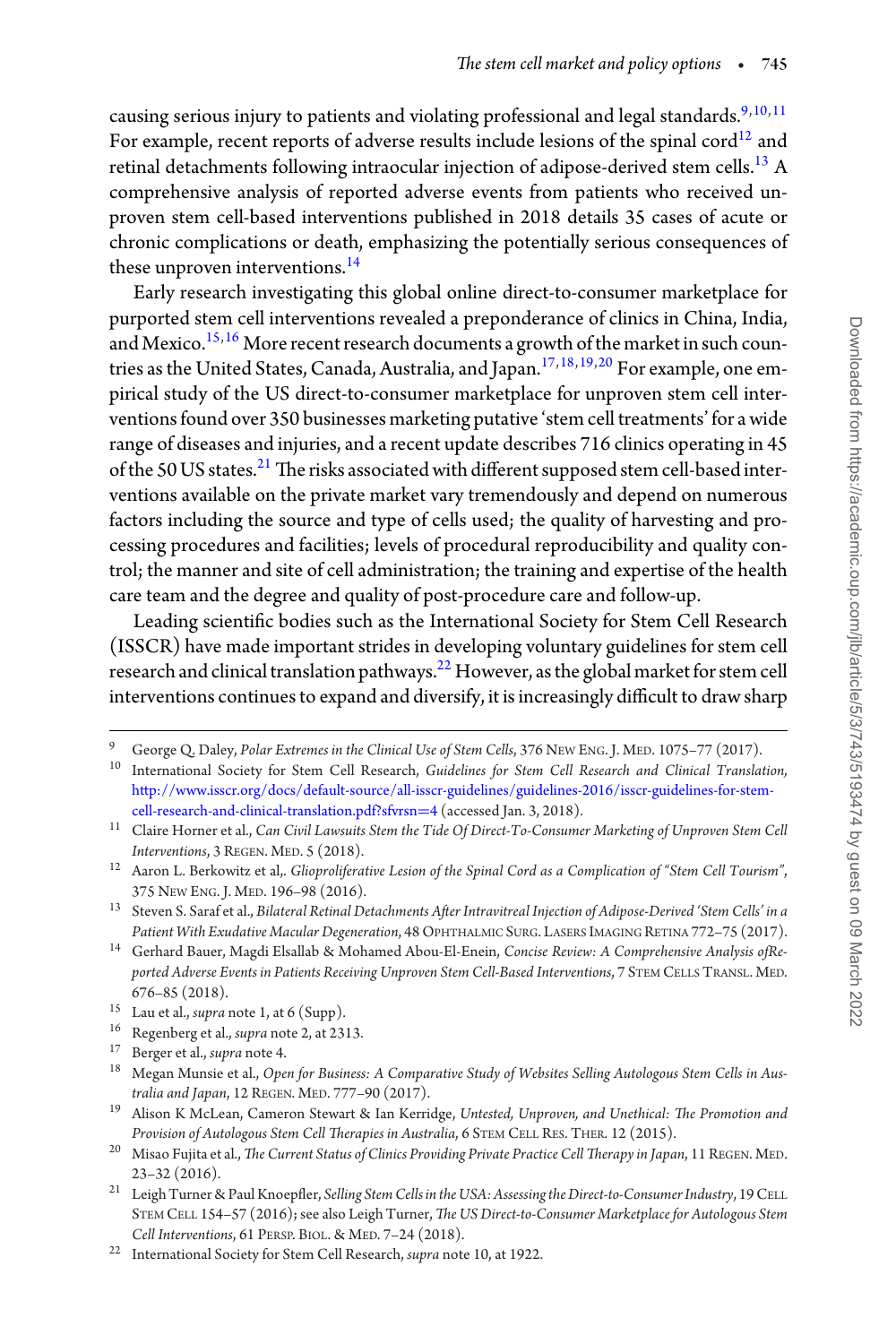lines between what may constitute responsible and ethical instances of medical innovation, $^{23,24}$  $^{23,24}$  $^{23,24}$  $^{23,24}$  and activities that are clearly unethical because of the inappropriate personal financial burden they may create for the patient, the risks they pose, the uncertainties about their risks, or the lack of any potential benefits. This murkiness and the growing difficulties associated with identifying clear 'red flags' of problematic commercial activity creates challenges for prospective patients, health care providers, and regulators alike.

We suggest that there is a need for policy makers and stakeholders to focus on achieving informational clarity about stem cell interventions in three key and interconnected areas, each of which carries different responsibilities for those involved: (i) with regulation that is clear and comprehensive, as well as consistently and robustly enforced; (ii) with scientific and clinical transparency, and (iii) with patient communication and engagement strategies that prioritize informed decision-making, accurate representations, and realistic expectations. Improvements in each of these domains depends on progress in the others. Effective regulation requires scientific and clinical precision. Similarly,truly informed decision-making by patients demands a clear understanding of scientific and clinical realities, while responsible scientific and clinical progress is facilitated by clear and consistent regulation that oversees the production of a high-quality product, thus improving reliability, patient confidence, and decision-making. We situate our analysis and recommendations largely inthe Canadian and US contexts. In both countries, we see opportunity for timely, strategic interventions to restrict proliferation of the most egregious and concerning forms of this market. We also note however that the global nature of this market demands an important role for international cooperation and coordination.

#### **I. REGULATORY CLARITY AND SPECIFICITY**

First and foremost, it is imperative that regulatory bodies maintain clear, comprehensive, and transparent governance frameworks for therapeutic cell-based interventions, and enforce those frameworks in a robust and consistent manner. Gaps in oversight and ambiguity regarding how regulations should be interpreted and applied can create regulatory gray zones. These gray zones then create space for the spread of potentially risky and/or ineffective interventions. We will address three key areas of regulatory authority and identify where there are opportunities to clarify how existing rules apply to unproven stem cell-based interventions. This clarification will be a critical component of regulatory certainty and effective enforcement.

National regulators such as the US Food and Drug Administration (FDA) and Health Canada have a central role to play in governing drugs, biologics, and medical devices, including human cells and tissues.<sup>25</sup> However, gaps have been noted regarding how current frameworks apply to some types of cell-based therapies. For example, in Canada there is ambiguity surrounding permissible applications of minimally

<span id="page-3-0"></span><sup>&</sup>lt;sup>23</sup> Olle Lindvall & Insoo Hyun, *Medical Innovation Versus Stem Cell Tourism*, 324 SCIENCE 1664-65 (2009).

<span id="page-3-1"></span><sup>24</sup> Margaret Elizabeth Sleeboom-Faulkner,*The Large Grey Area Between 'Bona Fide' and 'Rogue' Stem Cell Interventions — Ethical Acceptability and the Need to Include Local Variability*, 109 TECHNOL. FORECASET. SOC. CHANGE 76–86 (2016).

<span id="page-3-2"></span><sup>25</sup> Sowmya Viswanathan & Tania Bubela, *Current Practices and Reform Proposals for the Regulation of Advanced Medicinal Products in Canada*, 10 REGEN. MED. 647–63 (2015).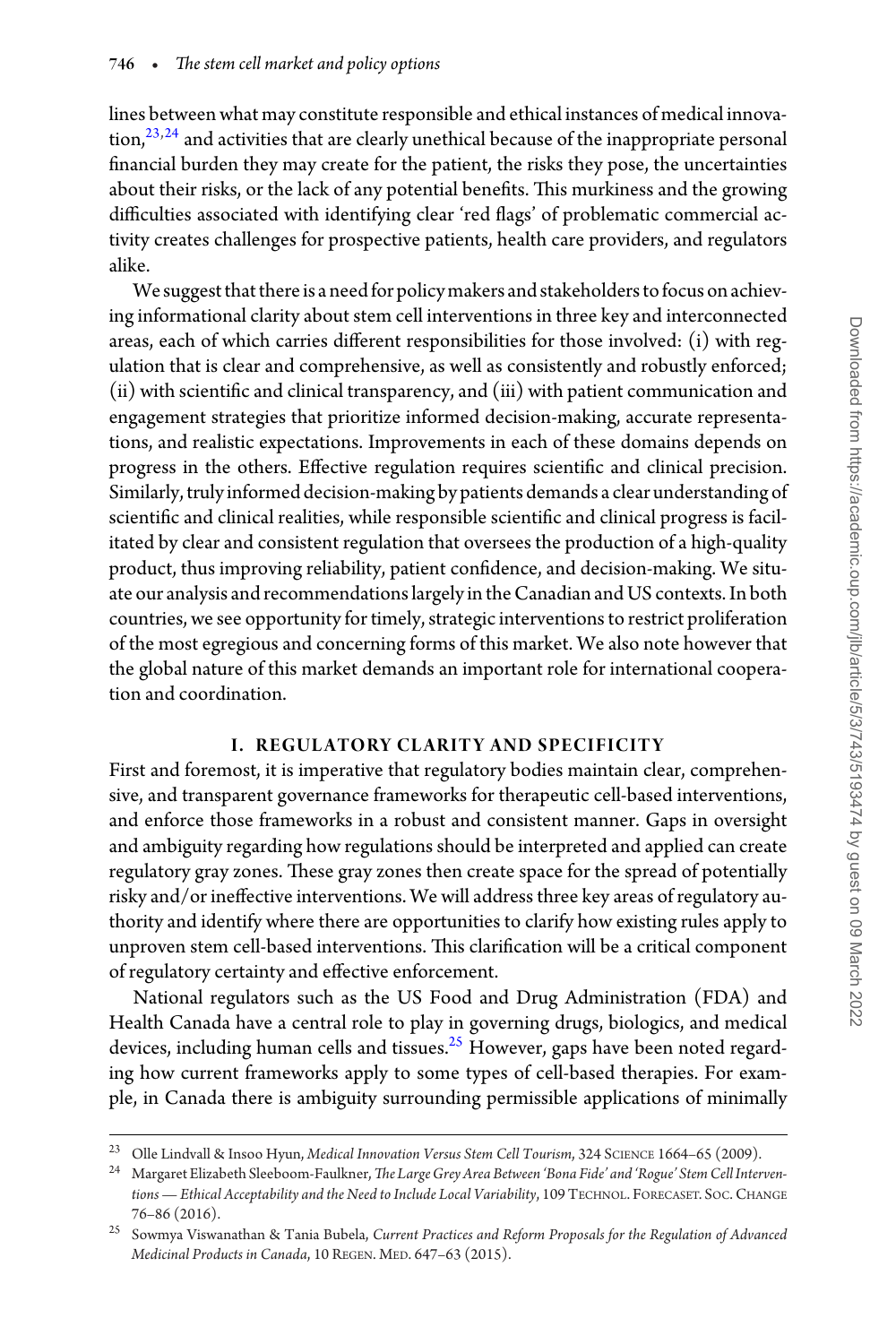manipulated autologous cell therapies for homologous use—a common application advertised in the private stem cell market—and how existing frameworks are monitored and enforced. $^{26}$  In the USA, the FDA has been fairly public with its struggle to facilitate innovation while constraining high-risk interventions.<sup>27,[28](#page-4-2)</sup> It has recently released guidance on how minimal manipulation and homologous use $29$  and the same surgical pro-cedure exceptions<sup>[30](#page-4-4)</sup> should be interpreted. Punctuated by reports of enforcement,  $31,32$  $31,32$ including the FDA's May 2018 decision to seek injunctions against two stem cell clin-ics,<sup>[33](#page-4-7)</sup> these efforts are promising and may provide much needed clarity. Nonetheless, their impact on the growing commercial marketplace for stem cell-based interventions in the US remains to be seen. Health Canada has yet to release any similar official policy on this issue, but is reportedly taking steps to investigate potentially problematic clinics[.34](#page-4-8)

Although the fast-moving nature of this field may present regulatory challenges—including resource limitations that may influence regulators to focus enforcement efforts on particularly high-risk activities—such challenges are not unique to the stem cell context. Regulation by agencies such as the FDA and Health Canada is often rightly described as a means of protecting patients from unsafe or ineffective interventions. But it is important to note that such regulation is also a crucial framework for encouraging high-value innovation by requiring that rigorous research be conducted to study the effects of technologies.<sup>35</sup> Although such research

<span id="page-4-0"></span><sup>26</sup> Jolene Chisholm et al., *Workshop to Address Gaps in Regulation of Minimally Manipulated Autologous Cell Therapies for Homologous Use in Canada,* 19 CYTOTHERAPY 1400–11 (2017).

<span id="page-4-1"></span><sup>27</sup> Food and Drug Administration (FDA), *Statement from FDA Commissioner Scott Gottlieb, M.D. on the FDA's New Policy Steps and Enforcement Efforts to Ensure Proper Oversight of Stem Cell Therapies and Regenerative Medicine*, <https://www.fda.gov/NewsEvents/Newsroom/PressAnnouncements/ucm573443.htm> (accessed Jan. 3, 2018)

<span id="page-4-2"></span><sup>28</sup> Peter Marks & Scott Gottlieb, *Balancing Safety and Innovation for Cell-Based Regenerative Medicine*, 378 NEW ENG. J. MED. 954–59 (2018).

<span id="page-4-3"></span><sup>29</sup> Food and Drug Administration (FDA), *Regulatory Considerations for Human Cells, Tissues, and Cellular and Tissue-Based Products: Minimal Manipulation and Homologous Use - Guidance for Industry and Food and Drug Administration Staff*, [https://www.fda.gov/downloads/BiologicsBloodVaccines/](https://www.fda.gov/downloads/BiologicsBloodVaccines/GuidanceComplianceRegulatoryInformation/Guidances/CellularandGeneTherapy/UCM585403.pdf) [GuidanceComplianceRegulatoryInformation/Guidances/CellularandGeneTherapy/UCM585403.pdf](https://www.fda.gov/downloads/BiologicsBloodVaccines/GuidanceComplianceRegulatoryInformation/Guidances/CellularandGeneTherapy/UCM585403.pdf) (accessed Jan. 3, 2018).

<span id="page-4-4"></span><sup>30</sup> Food and Drug Administration (FDA), *Same Surgical Procedure Exception under 21 CFR 1271.15(b): Questions and Answers Regarding the Scope of the Exception - Guidance for Industry*, [https://](https://www.fda.gov/ucm/groups/fdagov-public/@fdagov-bio-gen/documents/document/ucm419926.pdf) [www.fda.gov/ucm/groups/fdagov-public/@fdagov-bio-gen/documents/document/ucm419926.pdf](https://www.fda.gov/ucm/groups/fdagov-public/@fdagov-bio-gen/documents/document/ucm419926.pdf) (accessed Jan. 3, 2018).

<span id="page-4-5"></span><sup>31</sup> Food and Drug Administration (FDA), *FDA News Release: FDA Warns US Stem Cell Clinic of Significant Deviations*, <https://www.fda.gov/NewsEvents/Newsroom/PressAnnouncements/ucm573431.htm> (accessed Feb. 28, 2018).

<span id="page-4-6"></span><sup>32</sup> Food and Drug Administration (FDA), *Warning Letter: American CryoStem Corporation 1/3/18,* <https://www.fda.gov/ICECI/EnforcementActions/WarningLetters/ucm591225.htm> (accessed Feb. 28, 2018).

<span id="page-4-7"></span><sup>33</sup> Food and Drug Administration (FDA), *FDA News Release: FDA Seeks Permanent Injunctions Against Two Stem Cell Clinics*, <https://www.fda.gov/newsevents/newsroom/pressannouncements/ucm607257.htm> (accessed Aug. 22, 2018).

<span id="page-4-8"></span><sup>34</sup> CBC News, *Health Canada Investigates Canadian Stem Cell Clinics* (2017), [http://www.](http://www.cbc.ca/news/health/second-opinion170909-1.4281703) [cbc.ca/news/health/second-opinion170909-1.4281703](http://www.cbc.ca/news/health/second-opinion170909-1.4281703) (accessed Jan. 3, 2018).

<span id="page-4-9"></span><sup>35</sup> Rebecca S. Eisenberg, *The Role of the FDA In Innovation Policy,* 13 MICH. TELECOMM.&TECH. L. REV. 345–88 (2007). See also DANIEL CARPENTER, REPUTATION AND POWER: ORGANIZATIONAL IMAGE AND PHARMACEUTICAL REGULATION AT THE FDA (2010).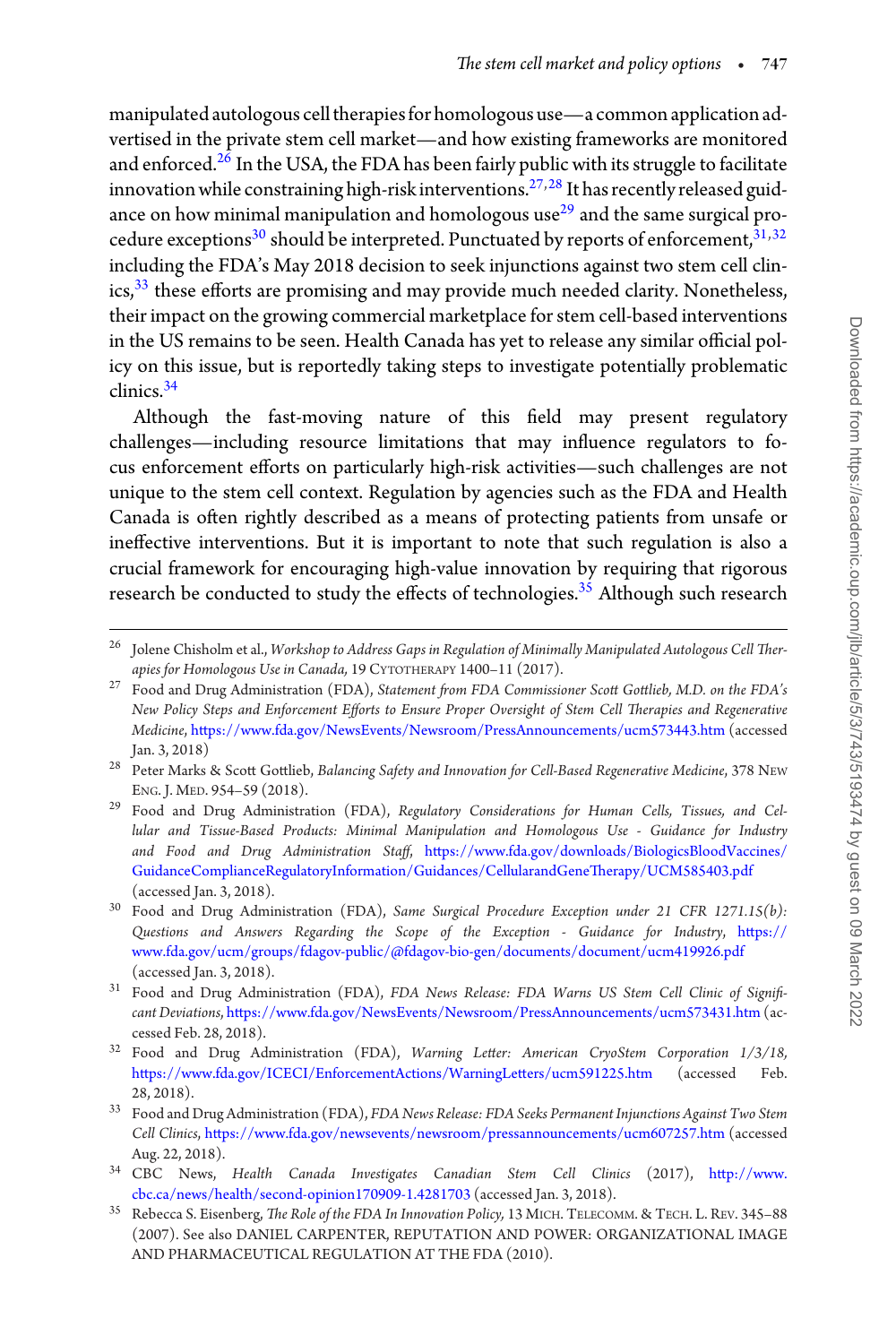takes time, federal regulators have considerable expertise and experience in addressing questions of access to novel therapeutics and in facilitating patient access to promising unapproved products outside of clinical trials.<sup>[36](#page-5-0)</sup> Ideally, these expert regulators will accept the challenge of providing clear and unequivocal leadership in this field, helping to encourage the creation of truly beneficial therapies as the field continues to develop. Even with such efforts, national agencies such as the FDA and Health Canada cannot solve this issue alone. Additional regulatory support is needed.

For example, professional regulatory bodies such as the colleges of physicians and surgeons across Canada and state medical boards in the USA are of central importance when it comes to setting and enforcing standards of practice for medical professionals and providing policy advice to their members. Given that physicians licensed by these bodies are major participants in this market, $37$  there is a need for these authorities to provide guidance to their members regarding what is and is not acceptable practice when it comes to stem cell-based interventions, and to sanction members who demon-strate unprofessional conduct.<sup>[38](#page-5-2)</sup> Such disciplinary action could include fines, restrictions, suspensions, or revocation of licenses, depending on the extent to which standards of practice have been violated and the specific rules of the particular jurisdiction.

In general, professional regulatory bodies in Canada and the USA have yet to take a proactive approach to addressing the potentially problematic conduct of their members who are advertising and/or providing unproven stem cell-based interventions. We also have yet to see them take a leadership role in terms of providing advice or setting policy in relation to this specific issue. $39$  In some cases, policies developed to govern the integration of complementary and alternative medicine into traditional medical practice may serve as useful precedent for policy development in this area, particularly where they focus on rigor in practice and professional responsibility. For example, the College of Physicians and Surgeons of Ontario's Policy Statement addressing complementary and alternative medicine confirms that physicians' practice must be informed by science and evidence, prohibits exploitation of patients, requires physicians to practice within the limits of their knowledge, skill, and judgement and in the scope of their clinical competence, and states that 'Physicians must never inflate or exaggerate the potential therapeutic outcome that can be achieved ... or make claims regarding therapeutic efficacy that are not substantiated by evidence'.<sup>[40](#page-5-4)</sup> Setting out similar requirements with respect to stem cell-based interventions could provide helpful clarity to physicians engaging in these practices.

<span id="page-5-0"></span><sup>36</sup> Patricia Zettler,*Compassionate Use of ExperimentalTherapies: Who Should Decide?*, 7 EMBO MOL. MED. 1248– 50 (2015).

<span id="page-5-1"></span><sup>37</sup> Blake Murdoch, Amy Zarzeczny & Timothy Caulfield, *Exploiting Science? A Systematic Analysis of Complementary and Alternative Medicine Clinic Websites' Marketing of Stem Cell Therapies,* 8 BMJ OPEN e019414 (2018).

<span id="page-5-2"></span><sup>38</sup> Amy Zarzeczny et al., *Professional Regulation: A Potentially Valuable Tool in Responding to "Stem Cell Tourism"*, 9 STEM CELL REP. 379–84 (2014).

<span id="page-5-3"></span><sup>&</sup>lt;sup>39</sup> This inaction lays in contrast, for example, to the leadership a number of professional regulatory bodies in Canada demonstrated in relation to the so-called 'Liberation Therapy' or 'CCSVI' treatment for multiple sclerosis by providing guidance to their members. For example, see The College of Family Physicians of Canada*, Advisory to Members Regarding CCSVI and MS*, June 29, 2011, [https://www.cfpc.ca/Advisory](https://www.cfpc.ca/Advisory_to_members_regarding_CCSVI_and_MS/)\_to\_members\_regarding\_CCSVI\_and\_MS/ (accessed Aug. 22, 2018).

<span id="page-5-4"></span><sup>40</sup> For example, see College of Physicians and Surgeons of Ontario (CPSO), *Complementary and Alternative Medicine - Policy #3-11*, [https://www.cpso.on.ca/uploadedFiles/policies/policies/policyitems/](https://www.cpso.on.ca/uploadedFiles/policies/policies/policyitems/complementary_med.pdf) [complementary](https://www.cpso.on.ca/uploadedFiles/policies/policies/policyitems/complementary_med.pdf) med.pdf, at 5 (accessed Jan. 3, 2018).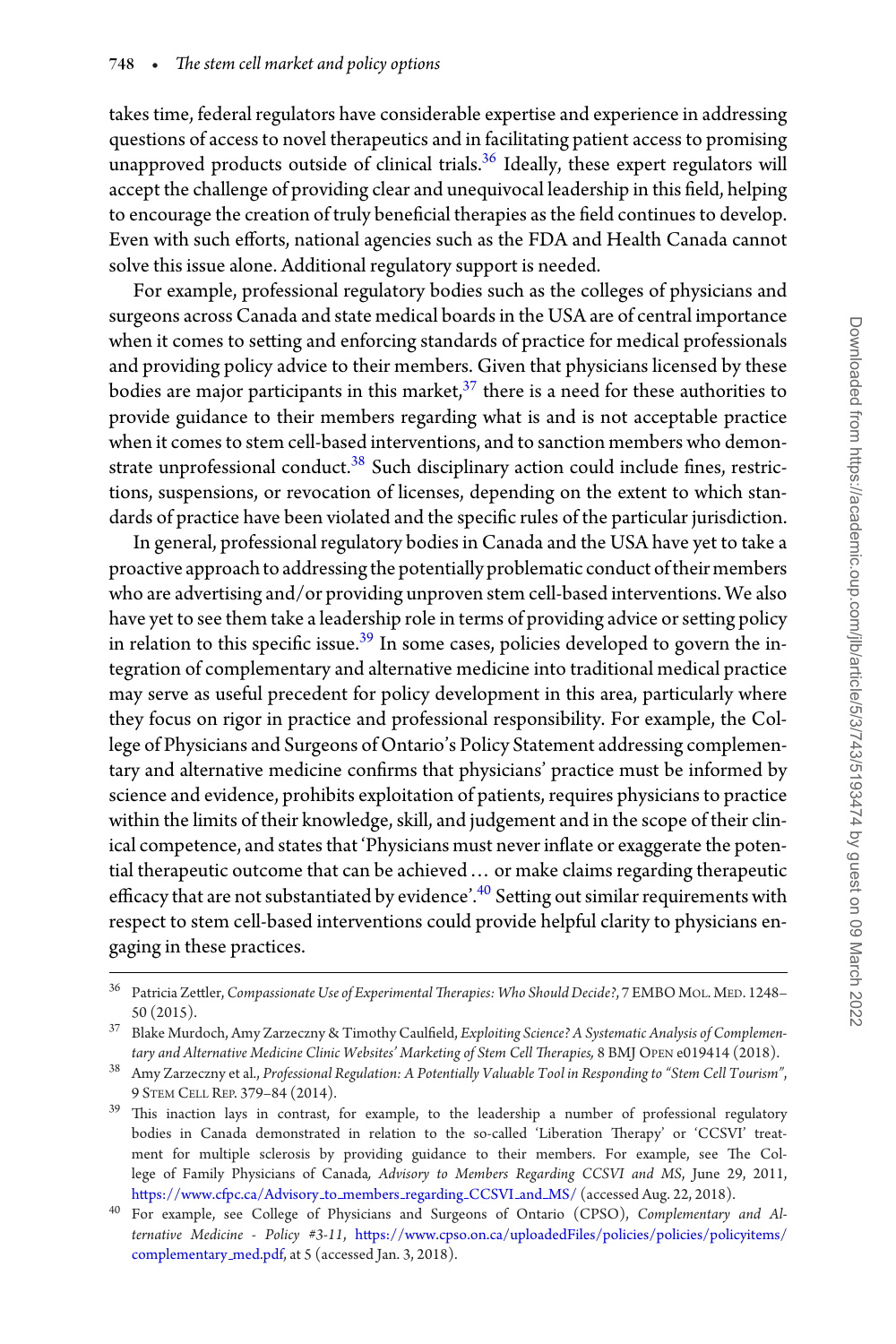In an example of promising developments along these lines, the Federation of State Medical Boards in the USA recently created the Workgroup to Study Regenerative and Stem Cell Therapy Practices which has developed several recommendations for state medical boards. Among these, state medical boards are encouraged to better inform licensees of existing and pending laws and policies governing clinical stem cell research and treatment, and to proactively monitor FDA warnings and investigate such practices including the review of marketing materials and claims about stem cell therapies.<sup>[41](#page-6-0)</sup> It remains to be seen how far state medical boards will go in terms of operationalizing these recommendations, but they nonetheless mark encouraging progress.

Consumer protection and advertising standards are another, as-yet underutilized, avenue of enforcement with considerable potential. $42,43,44$  $42,43,44$  $42,43,44$  Many countries, including Canada and the USA, have existing laws and policies that set standards regarding how products and services can be advertised to consumers. For example, in Canada, claims that are false or misleading in a material respect can lead to criminal or civil liability.[45](#page-6-4) While there may admittedly be enforcement challenges associated with the cross-border and online nature of much of the advertising of stem cell-based interventions available on the private market, coordinated efforts (such as Operation Pangea which is coordinated by INTERPOL to target online sales of illegal medicines: [https://www.interpol.int/Crime-areas/Pharmaceutical-crime/Operations/Operation](https://www.interpol.int/Crime-areas/Pharmaceutical-crime/Operations/Operation-Pangea) [-Pangea\)](https://www.interpol.int/Crime-areas/Pharmaceutical-crime/Operations/Operation-Pangea) and vigorous enforcement of existing standards could play a meaningful role in challenging potentially problematic marketing practices in this field. Where claims made on the websites of clinics operating in Canada<sup>46</sup> run afoul of consumer protection legislation (eg because their claims of effectiveness or of being risk-free are scientifically inaccurate, exaggerated, false, and/or misleading), authorities can require they be removed and impose additional penalties. This type of active enforcement would not only remove problematic advertising from the public realm but perhaps serve as a deterrent to other similar practices.

Unfortunately, we still await robust enforcement from either the Competition Bureau in Canada or the Federal Trade Commission in the USA. Recognizing the realities of limited resources, it may be that advocacy from invested stakeholders including medical professionals will be required to help make this issue a priority area. As a valuable first step the Competition Bureau could, for example, issue a Bulletin to provide clarity about the legal requirements for advertisements of stem cell products and services, focusing on what may be considered false or misleading advertising with particular emphasis on online communications, and noting potential sanctions. An official statement

<span id="page-6-4"></span><sup>45</sup> Competition Act, R.S.C., c. C-34 (1985).

<span id="page-6-0"></span><sup>41</sup> Federation of State Medical Boards, *Regenerative and Stem Cell Therapy Practices; Report and Recommendations of the Workgroup to Study Regenerative and Stem Cell Therapy Practices*, Apr. 2018, <http://www.fsmb.org/globalassets/advocacy/policies/fsmb-stem-cell-workgroup-report.pdf> (accessed June 5, 2018).

<span id="page-6-1"></span><sup>42</sup> Barbara von Tigerstrom, *Regulating the Advertising and Promotion of Stem Cell Therapies*, 12 REGEN. MED. 815– 26 (2017).

<span id="page-6-2"></span><sup>43</sup> Ubaka Ogbogu, *Combatting Unlicensed Stem Cell Interventions Through Truthful Advertising Law: A Survey of Regulatory Trends*, 9 MCGILL L. J. 311–35 (2016).

<span id="page-6-3"></span><sup>44</sup> Murdoch et al., *supra* note 37, at 8.

<span id="page-6-5"></span><sup>46</sup> Ubaka Ogbogu, Jenny Du & Yonida Koukio,*The Involvement of Canadian Physicians in Promoting and Providing Unproven and Unapproved Stem Cell Interventions*, 19 BMC MED. ETHICS 32 (2018).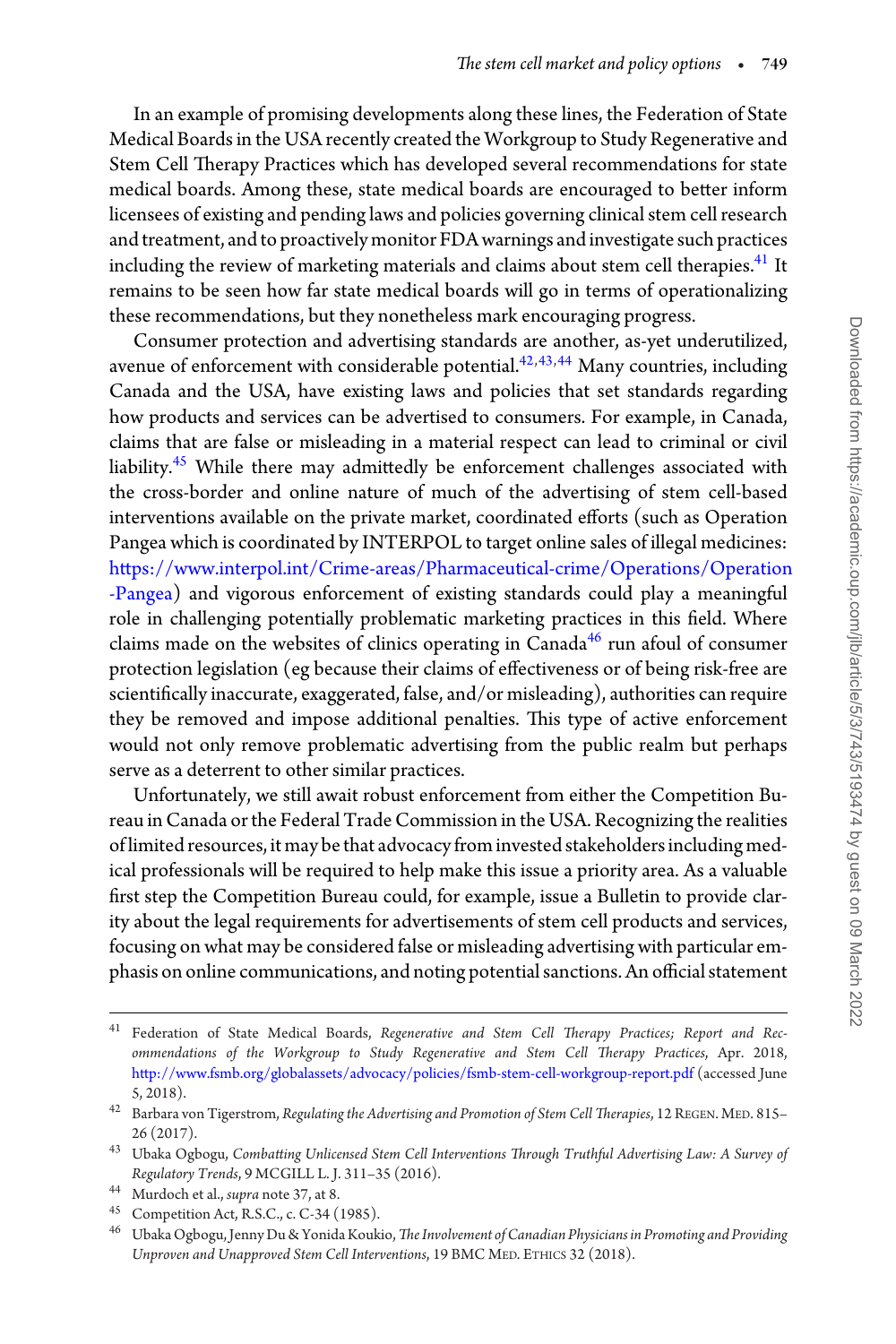of this nature could encourage those already engaged in this kind of marketing to modify their behavior and perhaps serve as a deterrent to others. Even if not, it may serve as a useful resource for health care providers and others seeking to provide accurate information to support informed decision-making by their patients, as discussed more in Section III.

#### **II. SCIENTIFIC AND CLINICAL SPECIFICITY AND TRANSPARENCY**

The development and application of reasonable, evidence-based policy and regulatory instruments for any field requires a clear and broadly shared understanding of what, precisely, is being governed. As we will address below, specificity andtransparency must be promoted within scientific and clinical communities, and facilitated via use of consistent terminology and meaningful reporting processes, robust peer review, and appropriate identification and oversight of clinical research. These demands have both internal implications for individual practice and external demands for how those practices are communicated to broader scientific and regulatory communities.

First, it is essential that stem cell researchers and those engaged in responsible clinical translation develop and use accurate terminology that describes, specifies, and distinguishes the active cellular components and products that are used. $47$  An example would be the terminology (eg HPC, Apheresis and HPC, Marrow) developed by the Foundation for the Accreditation of Cellular Therapy (FACT) and the Joint Accreditation Committee ISCT-EBMT (JACIE) to describe products containing hematopoietic stem and precursor cells used for marrow regeneration.<sup>[48](#page-7-1)</sup> While the biologically relevant active cellular component is similar in both products, other cellular components in the grafts differ and this results in different outcomes after transplantation. $49\overline{9}$  Unfortunately, although naming conventions provide important detail that furthers scientific and clinical understanding and consistency, in some instances they are also highly complex and still evolving, with gaps in definition and lack of coordinated application.<sup>50</sup> It is important that those engaged in providing stem cell interventions in a clinical context are as transparent as possible with the details of their treatment protocols and results,  $51$ and that they comply with the relevant naming conventions.

Separate from disclosure obligations to patients which are discussed in the next section, this transparency within scientific and clinical communities, and with regulatory bodies, is critical both for ensuring compliance with appropriate regulatory standards and for contributing to advancing knowledge and practice in this field. Nonetheless, at present this degree of specificity and transparency is not common practice among private market providers.Many ofthe products used, such as adipose-derived cell products

<span id="page-7-0"></span><sup>47</sup> Chisholm et al., *supra* note 26.

<span id="page-7-1"></span><sup>48</sup> Foundation for the Accreditation of Cellular Therapy, *Establishing Global Standards in Cellular Therapies*, <http://www.factwebsite.org/Standards/> (accessed Aug. 29, 2018); see also ISBT, *Standard Terminology for Medical Products of Human Origin*, [https://www.iccbba.org/tech-library/](https://www.iccbba.org/tech-library/iccbba-documents/standard-terminology) [iccbba-documents/standard-terminology](https://www.iccbba.org/tech-library/iccbba-documents/standard-terminology) (accessed Aug. 29, 2018).

<span id="page-7-2"></span><sup>49</sup> Udo Holtick et al., *Comparison of Bone Marrow Versus Peripheral Blood Allogeneic Hematopoietic Stem Cell Transplantation for Hematological Malignancies in Adults - A Systematic Review and Meta-analysis*, 94 CRIT. REV. ONCOL. HEMATOL. 179–88 (2015).

<span id="page-7-3"></span><sup>50</sup> For example, see C. Fred LeMaistre et al., *Standardization of Terminology for Episodes of Hematopoietic Stem Cell Patient Transplant Care*, 19 BIOL. BLOOD MARROW TRANSPLANT 851–57 (2013).

<span id="page-7-4"></span><sup>51</sup> International Society for Stem Cell Research, *supra* note 10, at 18, 24.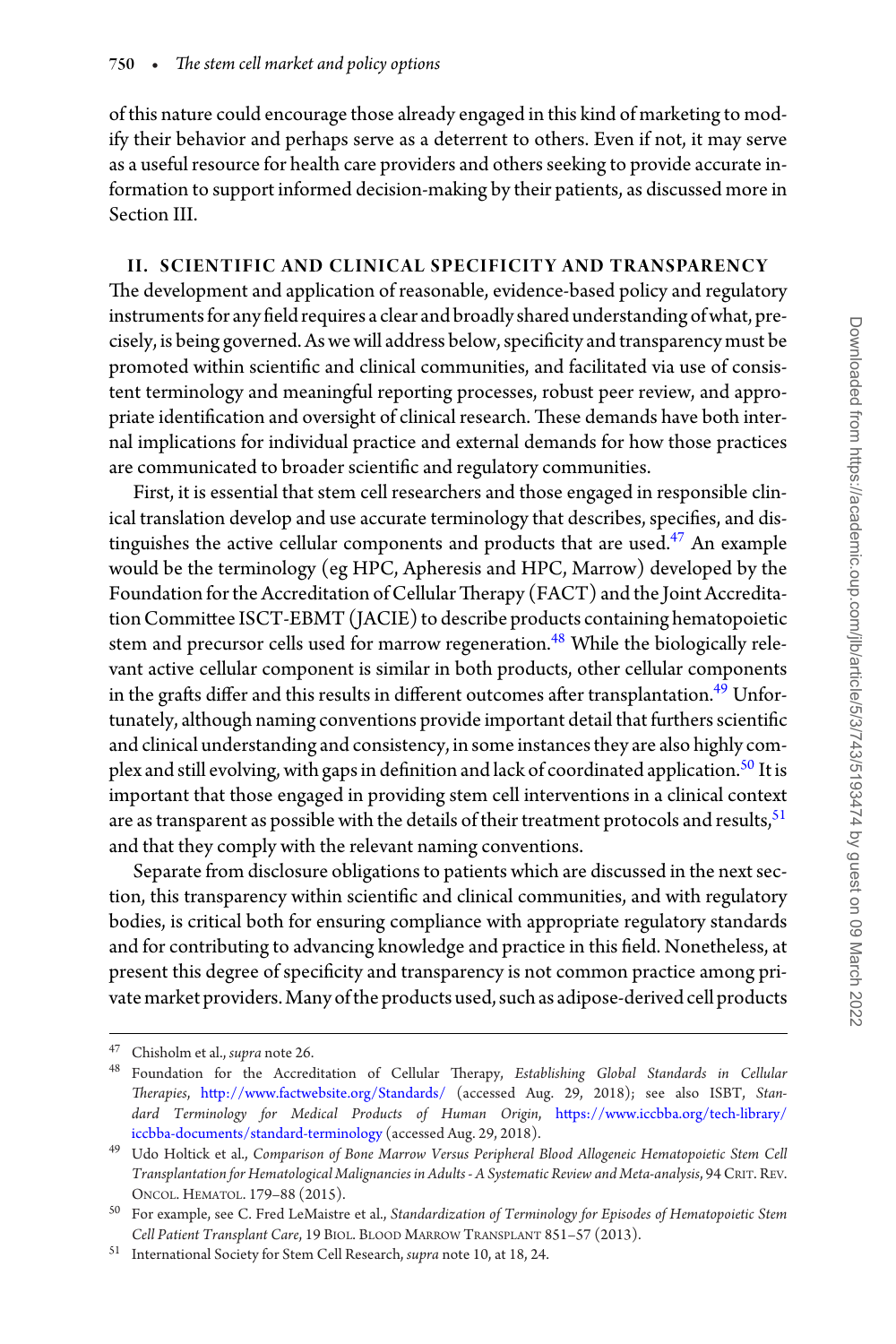from liposuction, are complex mixtures of cells with potential variation and uncertainty regarding whether and to what degree the products actually contain active stem cells. Increasing the reproducibility (such that products can routinely and reliably be replicated) and the efficacy of such interventions requires that providers be able to identify the active cells and quantify the activity of functional components, as well as evaluate and standardize the optimal dose necessary to achieve the intended results. It is incumbent upon any provider who purports to be engaged in responsible, ethical practice to meet these standards. Recognizing that there may be no inherent incentive for businesses that profit from the sale of stem cell interventions to modify their current practices and enhance transparency, it is also the responsibility of regulators to exercise their powers of oversight to ensure compliance. For example, private market providers may be encouraged to comply if their medical licenses were at risk, or if they faced fines or other sanctions pursuant to federal regulatory oversight such as from Health Canada or the FDA. Governments also have a direct role to play by ensuring regulatory bodies are appropriately resourced so that they can fulfill their mandates and provide this necessary oversight.

Second, though admittedly not without its flaws and limitations,  $52$  publishing in high-quality, peer-reviewed journals is perhaps the most well-established and broadly accepted avenue in scientific fields for promoting transparency and enabling reproducibility of study methods. One challenge to achieving transparency via publication in reputable academic journals is the emergence of journals (sometimes referred to as 'predatory journals') that do not provide legitimate peer review or editorial oversight, among other deficiencies in quality control.  $53,54,55$  $53,54,55$  $53,54,55$  Unfortunately, these publication venues can be used as 'tokens of scientific legitimacy' by providers of unproven interventions seeking to artificially enhance the credibility of their products and services.<sup>56</sup> Publications which lack robust quality control standards are a threat to transparency and trust in the scientific process. $57$  Although this challenge cuts across various disciplines, in this context the primary concern relates to the potential that patients (and perhaps others including health care providers) will be misled about the actual state of the science and its readiness for routine clinical application. As such, members of scientific and clinical communities must do their part to control this risk by being vigilant about their own publication practices and by being prepared to explain the implications of deficient practices to non-experts seeking information or advice, perhaps in addition to drawing attention to misleading articles. Recent enforcement activities by the US Federal Trade Commission alleging deceptive practices by several publishing groups<sup>58</sup>

<span id="page-8-0"></span><sup>52</sup> David Robert Grimes, Chris T. Bauch & John P.A. Ioannidis*, Modeling Science Trustworthiness Under Publish or Perish Pressure*, 5 R. SOC. OPEN SCI. 171511 (2017).

<span id="page-8-1"></span><sup>53</sup> Robert E Bartholomew, *Science for Sale: The Rise of Predatory Journals,* 107 J. R. SOC. MED. 384–85 (2014).

<span id="page-8-2"></span><sup>54</sup> Jeffrey Beall, *Criteria for Determining Predatory Open-Access Publishers* (3rd ed. 2015), <https://beallslist.weebly.com/uploads/3/0/9/5/30958339/criteria-2015.pdf> (last visited Feb. 22, 2018).

<span id="page-8-3"></span><sup>55</sup> David Moher et al., *Stop This Waste of People, Animals and Money*, 549 NATURE 23–25 (2017).

<span id="page-8-4"></span><sup>56</sup> Douglas Sipp et al., *Marketing of Unproven Stem Cell-Based Interventions: A Call to Action,* 9 SCI. TRANSL. MED. eaag0426 (2011).

<span id="page-8-5"></span><sup>57</sup> John Bohannon, *Who's Afraid of Peer Review?,* 342 SCIENCE 60–65 (2013).

<span id="page-8-6"></span><sup>58</sup> Federal Trade Commission, *FTC Halts the Deceptive Practices of Academic Journal Publishers*, [https://www.ftc.gov/news-events/press-releases/2017/11/ftc-halts-deceptive-practices-academic-journal](https://www.ftc.gov/news-events/press-releases/2017/11/ftc-halts-deceptive-practices-academic-journal-publishers) [-publishers](https://www.ftc.gov/news-events/press-releases/2017/11/ftc-halts-deceptive-practices-academic-journal-publishers) (accessed Aug. 22, 2018).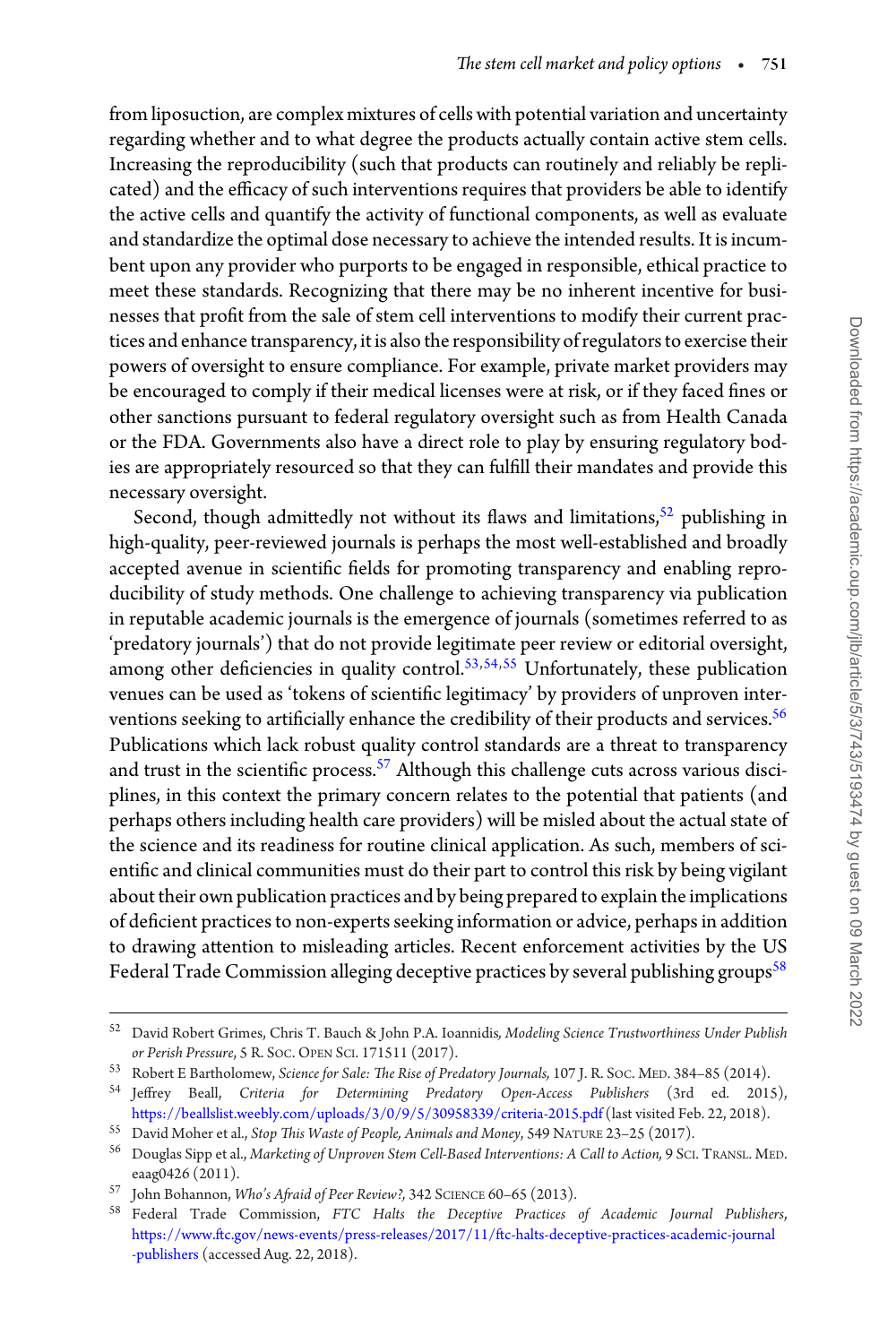are a promising step towards curtailing this growing problem and protecting the authority of academic publishing such that it can be a reliable resource for health care providers, patients, and their extended networks.

Third, there is a need for greater quality control standards around registering clinical studies and reporting trial results. The public value and utility of the widely used database Clinicaltrials.gov, a resource maintained by the US National Library of Medicine and the National Institutes of Health (NIH), is increasingly compromised by the inclusion of 'pay-to-participate' studies, the successful registration of studies of questionable scientific rigor, the listing of studies that do not appear to comply with applicable regulatory standards, and undisclosed conflicts of interest on the part of study investigators.<sup>59</sup> Once assumed to be a trusted public resource that could be used to distinguish credible clinical trials from other commercial activities, companies engaged in direct-to-consumer advertising of unproven stem cell-based interventions are increasingly using ClinicalTrials.gov to register 'pay-to-participate' clinical studies of questionable ethical, scientific, and legal standing.<sup>[60](#page-9-1)</sup> Because the US National Library of Medicine (NLM) does not carefully screen clinical studies before they are registered and publicly listed on ClinicalTrials.gov, some businesses are using clinical trials as marketing devices and attempting to use ClinicalTrials.gov as an advertising platform to draw prospective clients to their clinics. While ClinicalTrials.gov has increased the visibility of a disclaimer that the NLM does not carefully scrutinize and evaluate studies registered on the database, the inclusion of 'studies' of questionable ethical and scientific status makes it increasingly difficult for ill or injured persons, their loved ones, and their health care providers to distinguish facilities providing access to evidence-based stem cell interventions from businesses marketing unlicensed and unproven stem cell products.

Finally, clearer lines need to be drawn around activities that are most appropriately characterized as clinical research, and those falling in the routine standard of care for clinical practice. The drawing of these lines is a shared responsibility between national regulators such as the FDA and Health Canada, professional regulatory bodies such as the colleges of physicians and surgeons in Canada or the state medical boards in the USA, and research ethics oversight. It will require coordination and consistent enforcement. These actions are necessary because in some cases, private market stem cell providers use the experimental or early-stage nature of their work to explain why they do not have approval from the FDA or comparable regulatory bodies. At the same time, others appear to take the position that they are not engaged in research, and therefore do not require research ethics oversight, but rather are selling established interventions—even in the absence of robust evidence of safety and efficacy.

Research involving human participants must be subject to independent oversight, including via Research Ethics Boards, Institutional Review Boards, and ethics committees.<sup>61</sup> It is important these bodies provide truly independent scientific and ethical review of proposed clinical studies and avoid 'rubber-stamping' approval of studies of

<span id="page-9-0"></span><sup>59</sup> Leigh Turner, *ClinicalTrials.gov, Stem Cells and 'Pay-to-Participate' Clinical Studies*, 12 REGEN. MED. 705–19 (2017).

<span id="page-9-1"></span><sup>60</sup> Darcy Wagner et al., *Co-opting of ClinicalTrials.Gov by Patient-Funded Studies,* 6 LANCET RESPIR. MED. 579–81 (2018).

<span id="page-9-2"></span><sup>61</sup> International Society for Stem Cell Research, *supra* note 10, at 19–22.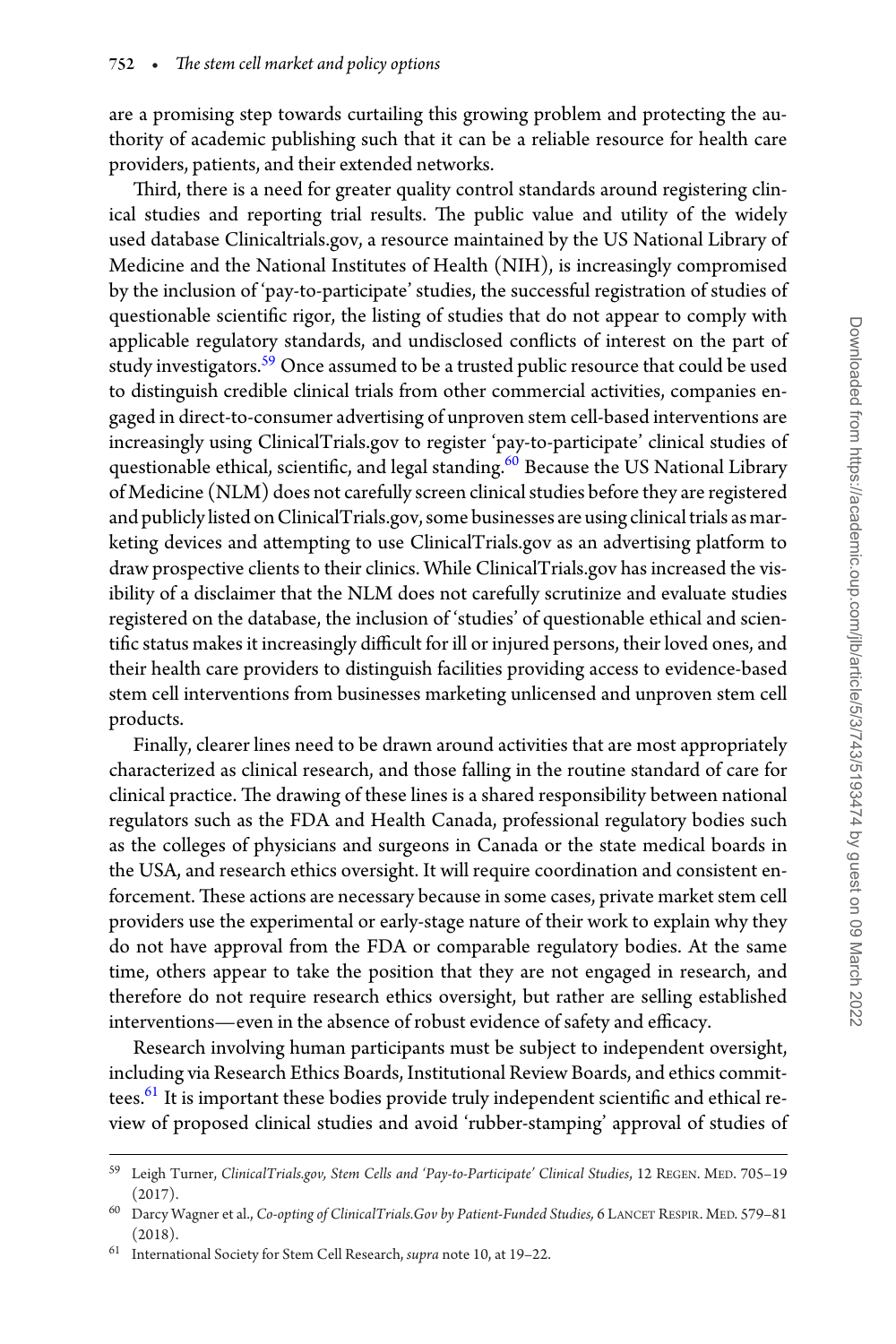questionable scientific and ethical standing. Apart from the research enterprise, new treatments and procedures introduced in clinical practice, including stem cell-based interventions, should meet the standards of professionally regulated accreditation bodies (such as FACT) that use experts involved in the field as inspectors. Similarly, the outcomes of these treatments and procedures should be reported to clinical registries so that ongoing systematic evaluations of short and long-term outcomes are available as quality and safety measures tools—much like the cell therapy and transplant outcome registries $62$ —to ensure that cell-based medical products are still safe and beneficial when used in a broader population. As yet, this does not appear to be common practice among providers of unproven stem cell-based interventions.

#### **III. CLE AR EXPECTATIONS FOR PATIENTS**

The complex regulatory, scientific, and clinical challenges described above contribute to what has become a deeply confusing and conflicting pool of information from which individual patients have to make very difficult decisions about their health. Much of the concern surrounding an unchecked market for stem cell-based interventions focuses on the risks such commercial activity poses to the patient community. Indeed, there are concerns relating to physical harm following reports of adverse events $63,64$  $63,64$ and financial risks, given the high reported costs of treatment,<sup>65</sup> among others (eg emotional, psychological, and familial risks related to anxiety and false hopes). It is often argued that individuals with capacity to make relevant health care decisions have the right to accept such risks, on the condition that they have accurate information and have provided informed consent. However, the ability of patients to exercise autonomy in this sphere can be compromised by misleading, insufficient, or inadequate information. For patients to make autonomous decisions and form realistic expectations, they need appropriate disclosure from providers of stem cell-based interventions, adequate support from their regular physicians, and the tools to evaluate the morass of information available online, including patient testimonials. We address each of these in turn, with accompanying recommendations including guiding strategies for communication and engagement efforts.

The requirement for informed consent plays a central role in health care decisionmaking in the USA and Canada. However, the ability to provide informed consent requires that competent individuals have access to accurate information to inform their decision. It is particularly important that individuals are informed about the risks and benefits of any intervention, which also requires some understanding of what remains unknown (eg due to lack of evidence). Whether the information provided by clinics selling unproven stem cell interventions meets the requirements for informed consent is questionable. Certainly the extremely positive nature of portrayals on clinic

<span id="page-10-0"></span><sup>62</sup> For example, the Stem Cell Therapeutic Outcomes Database (SCTOD) which collects data on allogenic hematopoietic transplants performed in the USA, [https://www.cibmtr.org/About/WhatWeDo/](https://www.cibmtr.org/About/WhatWeDo/SCTOD/Pages/index.aspx) [SCTOD/Pages/index.aspx](https://www.cibmtr.org/About/WhatWeDo/SCTOD/Pages/index.aspx) (accessed Aug. 29, 2018).

<span id="page-10-1"></span><sup>63</sup> D. Thirabanjasak, K. Tantiwongse & P.S. Thorner, *Angiomyeloproliferative Lesions Following Autologous Stem Cell Therapy*, 21 J. AM. SOC. NEPHROL. 1218–22 (2010).

<span id="page-10-2"></span><sup>64</sup> Ajay E. Kuriyan et al., *Vision Loss after Intravitreal Injection of Autologous "Stem Cells" for AMD*, 376 NEW ENG. J. MED. 1047–53 (2017).

<span id="page-10-3"></span><sup>65</sup> Alan Petersen, Kate Seear & Megan Munsie*, Therapeutic Journeys: The Hopeful Travails of Stem Cell Tourists*, 36 SOC.HEALTH ILLN. 670–85 (2013).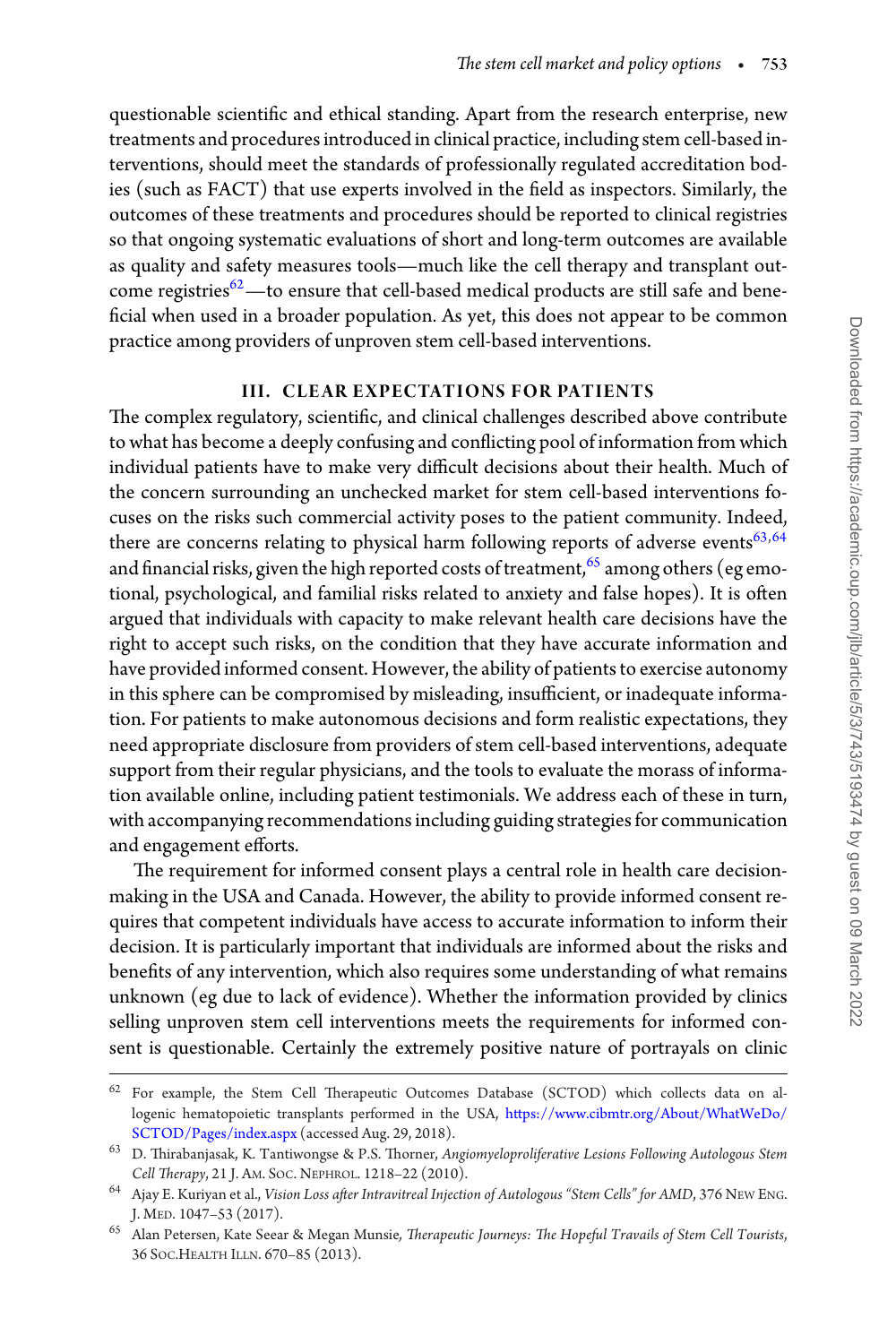websites $66,67$  $66,67$  gives rise to doubt. California, which Turner and Knoepfler's study<sup>68</sup> identified as a stem cell clinic 'hot spot', enacted a law explicitly requiring health care providers to inform patients when the stem cell interventions they offer are not ap-proved by the FDA and imposing fines for failures to comply.<sup>[69](#page-11-3)</sup> Although the California law and a similar law passed in Washington<sup>70</sup> could face First Amendment challenges on the ground that they impermissibly regulate the speech of clinics, the laws may be able to survive such challenges because they require relatively non-controversial, fac-tual, and low-burden disclosures.<sup>[71](#page-11-5)</sup> Moreover, regardless of their ultimate fate, these laws are an encouraging effort to improve the depth and quality of information available to prospective patients, but also suggest current deficiencies in the disclosure practices of at least some stem cell clinics.

While the primary disclosure obligations lie with health care professionals providing stem cell interventions, other health care providers (eg family physicians and specialists who have long-standing care relationships with patients) have important roles and responsibilities here as well. Hope can be an important motivating factor underlying patients' interest in pursuing unproven stem cell-based interventions, particularly where people suffer from life-threatening or chronic conditions for which effective cures and treatments do not exist.<sup>72,[73](#page-11-7)</sup> Unfortunately, hope can be manipulated and even commodified by those who may profit from desperation. It is important that health care providers do not avoid difficult but realistic conversations about the consequences of unproven therapies out of concern about the potentially damaging effects of destroyed or betrayed hope. Indeed, it is vital that physicians working with patients interested in unproven interventions continue to meet their legal and ethical duties, including beneficence, $74$  by providing accurate, evidence-informed information about the risks and

<span id="page-11-0"></span><sup>66</sup> Lau et al., *supra* note 1, at 594.

<span id="page-11-1"></span><sup>67</sup> Ubaka Ogbogu, Christen Rachul & Timothy Caulfield, *Reassessing Direct-to-Consumer Portrayals of Unproven Stem Cell Therapies: Is It Getting Better?*,8REGEN. MED. 361–69 (2013).

<span id="page-11-2"></span><sup>68</sup> Turner & Knoepfler, *supra* note 21, at 154.

<span id="page-11-3"></span><sup>69</sup> Senate Bill (SB) No. 512, *An act to add Section 684 to the Business and Professions Code, Relating to Healing Arts*, ch. 428 Legislative Council's Digest *(*2017), [http://leginfo.legislature.ca.gov/faces/billNavClient.xhtml?bill](http://leginfo.legislature.ca.gov/faces/billNavClient.xhtml?bill_id=201720180SB512) id=201720180SB512 (accessed Jan. 3, 2018).

<span id="page-11-4"></span><sup>70</sup> Stem Cell Therapies – Informed Consent, Engrossed Substitute House Bill 2356, ch. 216, laws of 2018, <http://lawfilesext.leg.wa.gov/biennium/2017-18/Pdf/Bills/Session%20Laws/House/2356-S.SL.pdf> (accessed Aug. 22, 2018).

<span id="page-11-5"></span><sup>71</sup> This may be true even after the US Supreme Court's recent decision in *National Institute of Family and Life Advocates v. Becerra*, striking down a California law that required pregnancy-crisis centers to make certain disclosures about their licensing status and the availability of abortion services elsewhere. 138 S. Ct. 2361 (2018). See also Wendy Parmet et al., *The Supreme Court's Pregnancy Crisis Center Case—Implications for Health Law*, NEW ENG. J. MED. (2018), doi: 10.1056/NEJMp1809488 (analysing the implications of *National Institute of Family and Life Advocates* for health-related disclosure laws). For example, the stem cell disclosure laws require clinics to provide information that is far less controversial than the disclosures about abortion services at issue in *Becerra*—meaning the laws may receive deferential review—and the disclosures are less burdensome than the disclosures about crisis centers' licensing status at issue in *Becerra*—meaning the laws may be more likely survive that deferential review.

<span id="page-11-6"></span><sup>72</sup> Petersen et al, *supra* note 66.

<span id="page-11-7"></span><sup>73</sup> Charles E. Murdoch & Christopher Thomas Scott, *Stem Cell Tourism and the Power of Hope*, 10 AM. J. BIOETHICS 16–23 (2010).

<span id="page-11-8"></span><sup>74</sup> Michelle Bowman et al., *Responsibilities of Health Care Professionals in Counseling and Educating Patients With Incurable Neurological Diseases Regarding "Stem Cell Tourism"*, 72 JAMA NEUROL. 1342 (2015).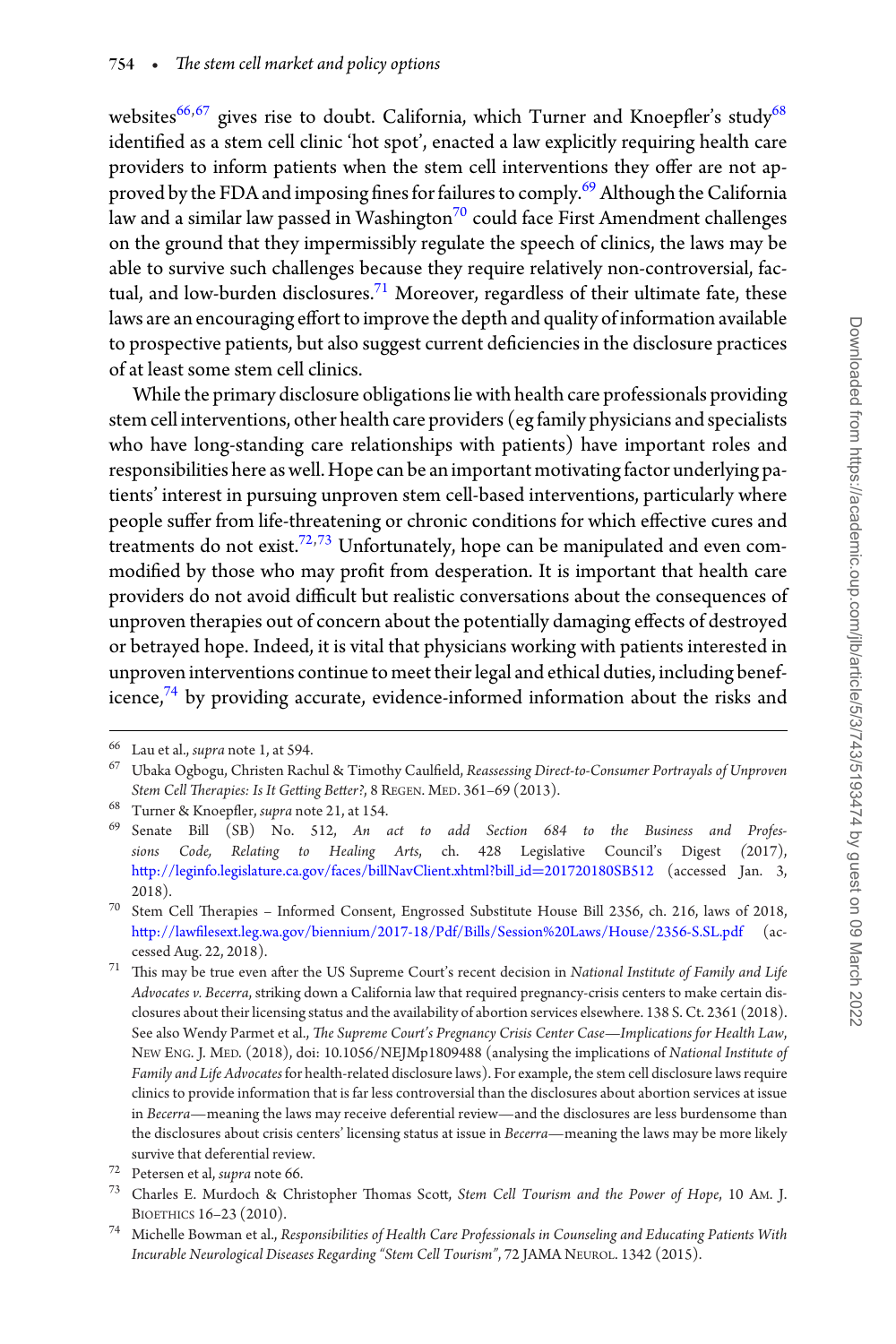scientific uncertainties of unproven stem cell-based interventions. Any desire physicians may feel to preserve patients' hope does not override the obligation of informed consent, even where meeting that obligation involves providing a patient with information they may not want to hear. Greater guidance from professional and medical associations may be of considerable assistance in clarifying expectations in these contexts.<sup>75</sup>

Clinicians, professional medical societies, patient support communities, and advocacy organizations also have a valuable role to play in helping individuals make informed decisions and in promoting realistic hope, based on credible expectations, rather than hope generated by inaccurate representations about the therapeutic promise of stem cell interventions. Supporting patients in their decision-making process will require—at minimum—better information about what is available as part of the standard of care for their condition(s), about what alternatives there are—including for improving quality of life (respecting differences in values around priorities and perspectives of risk and benefit), $\frac{76}{9}$  $\frac{76}{9}$  $\frac{76}{9}$  and about what is offered on the private market. Information should be clear and reliable, easy to access and understand, and tailored to the needs and priorities of patients. Given that internet-based recruitment strategies are so common in this market, enhancing the availability of quality information online is critical.

Although some excellent work has been done in this field, research examining online educational content about clinical translation of stem cells suggests that for the most part, accurate, comprehensive information is lacking[.77](#page-12-2) Stem cells feature in online discussions, including on social media, $78$  but there too information is of widely varying quality. For example, patient narratives and testimonials have long played a prominent role in the marketing of stem cell-based interventions and in news stories,  $\frac{79}{2}$  $\frac{79}{2}$  $\frac{79}{2}$ which is concerning given they are often more trusted than other, perhaps more objec-tive sources of information.<sup>[80](#page-12-5)</sup> Increasingly, patients are turning to crowd funding campaignsto seek financial support in aid oftheir pursuit of an unproven stem cell-based intervention.These campaigns, which often include compelling personal stories from the prospective patients, demonstrate that direct-to-consumer marketing messages including suspect claims about the efficacy and safety of stem cell interventions are being internalized by individuals seeking care, and in turn they are propagated to larger audiences as these requests for funding are shared on social media.<sup>81</sup> As a powerful marketing tool,

<span id="page-12-0"></span><sup>75</sup> Jeremy Snyder et al., *Navigating Physicians' Ethical and Legal Duties to Patients Seeking Unproven Interventions Abroad*, 61 CAN. FAM. PHYSICIAN 584–86 (2015).

<span id="page-12-1"></span><sup>76</sup> Judy Illes et al., *A Blueprint for the Next Generation of ELSI Research, Training, and Outreach in Regenerative Medicine*,2REGEN. MED. 21 (2017).

<span id="page-12-2"></span><sup>77</sup> Zubin Master et al., *Stem Cell tourism and Public Education: The Missing Elements*, 15 CELL STEM CELL 267–70 (2014).

<span id="page-12-3"></span><sup>78</sup> Julie M. Robillard et al., *Fueling Hope: Stem Cells in Social Media*, 11 STEM CELL REV. 540–46 (2015).

<span id="page-12-4"></span><sup>79</sup> Amy Zarzeczny et al., *Stem Cell Clinics in the News*, 28 NAT. BIOTECHNOL. 1243–46 (2010).

<span id="page-12-5"></span><sup>80</sup> Kimberly Sharpe et al., *A Dichotomy of Information-Seeking and Information-Trusting: Stem Cell Interventions and Children With Neurodevelopmental Disorders*, 12 STEM CELL REV. 438–47 (2016).

<span id="page-12-6"></span><sup>81</sup> Jeremy Snyder, Leigh Turner & Valorie A. Crooks, *Crowdfunding for Unproven Stem Cell Procedures Wastes Money and Spreads Misinformation*, STAT NEWS Aug. 6, 2018, [https://www.statnews.com/2018/08/06/crowdfunding-for-unproven-stem-cell-procedures-wastes-money](https://www.statnews.com/2018/08/06/crowdfunding-for-unproven-stem-cell-procedures-wastes-money-and-spreads-misinformation/)[and-spreads-misinformation/](https://www.statnews.com/2018/08/06/crowdfunding-for-unproven-stem-cell-procedures-wastes-money-and-spreads-misinformation/) (accessed Aug. 22, 2018).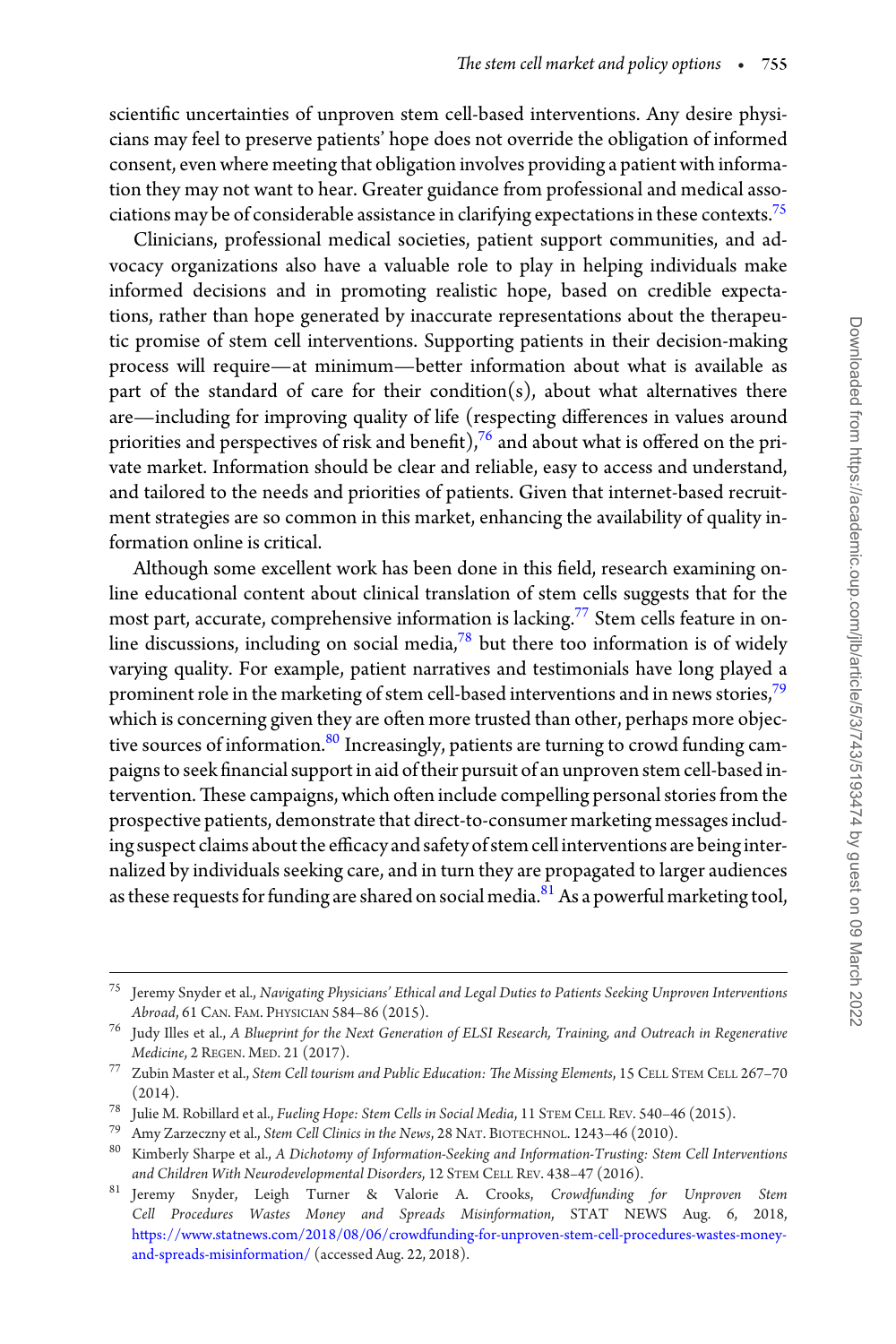testimonials tend to be highly emotive and persuasive,  $82$  without necessarily presenting a balanced or entirely accurate picture. Recent research examining crowdfunding campaigns for unproven stem cell interventions reveals these campaigns often underemphasize risks while exaggerating efficacy, and suggests the use of personal narratives may make such claims more forceful. $83$  They also tend to draw on the marketing tactics of the stem cell businesses that use purported connections to research and leverage the names and reputations of regulatory bodies such as the FDA and the NIH in the USA, in order to enhance the legitimacy and scientific credibility of the stem cell interventions.<sup>[84](#page-13-2)</sup>

These and other examples of inaccurate, exaggerated, or incomplete representations about the state of stem cell research and its clinical applications can mislead the public, raise unreasonable expectations and risk being exploited for financial gain by purveyors of unproven stem cell-based interventions.<sup>85</sup> An additional element of any communication plan aimed at supporting informed decision-making by patients needs to include practical guidance for critically evaluating the quality and reliability of different kinds and sources of information, including testimonials. Several tools have been developed with this goal in mind, and through sets of quantitative or qualitative criteria, empower Internet users to evaluate the quality of online health information. Examples include the Health on the Net (HON) Code, QUEST, DISCERN, and LIDA tools, to name a few. Health care providers, advocacy groups, patients, and their caregivers may benefit from becoming familiar with and applying these resources. Indeed, health care providers—including primary care providers and specialists—have an important role in assisting their patients who may be considering unproven stem cell-based interventions to critically evaluate information so that they are able to make an informed decision.

In parallel, the research community should continue to closely monitor the emergence of new platforms for information exchange, including social media tools, to understand how they are harnessed by the private market to disseminate both information and misinformation about stem cells, and to examine their role in health decisionmaking. In addition to measures that focus on informed consent and communication strategies, awareness of and realistic expectationstowards stem cell interventions can be improved through engaging patients in legitimate, evidence-based stem cell research. Including patients in all stages of research, from study design to dissemination, may increase their understanding of the research process and of the current state of the science, and facilitate more nuanced evaluation of interventions and information sources.

## **CONCLUSION**

The direct-to-consumer market for unproven stem cell-based interventions and the diverse concerns it raises are now well recognized and have been the subject of considerable attention within the scientific, clinical, academic, and policy spheres. Despite

<span id="page-13-0"></span><sup>82</sup> Michael D. Slater et al., A *Test of Conversational and Testimonial Messages versus Didactic Presentations of Nutrition Information*, 25 J. NUTR. EDUC. BEHAV. 255–59 (2003).

<span id="page-13-1"></span><sup>83</sup> Jeremy Snyder, Leigh Turner & Valorie A. Crooks, *Crowdfunding for Unproven Stem Cell-Based Interventions*, 319 JAMA 1935–36 (2018).

<span id="page-13-2"></span><sup>84</sup> Jeremy Snyder & Leigh Turner, *Selling Stem Cell 'Treatments' as Research: Prospective Customer Perspectives From Crowdfunding Campaigns*, 13 REGEN. MED. 375–84 (2018).

<span id="page-13-3"></span><sup>85</sup> International Society for Stem Cell Research, *supra* note 10.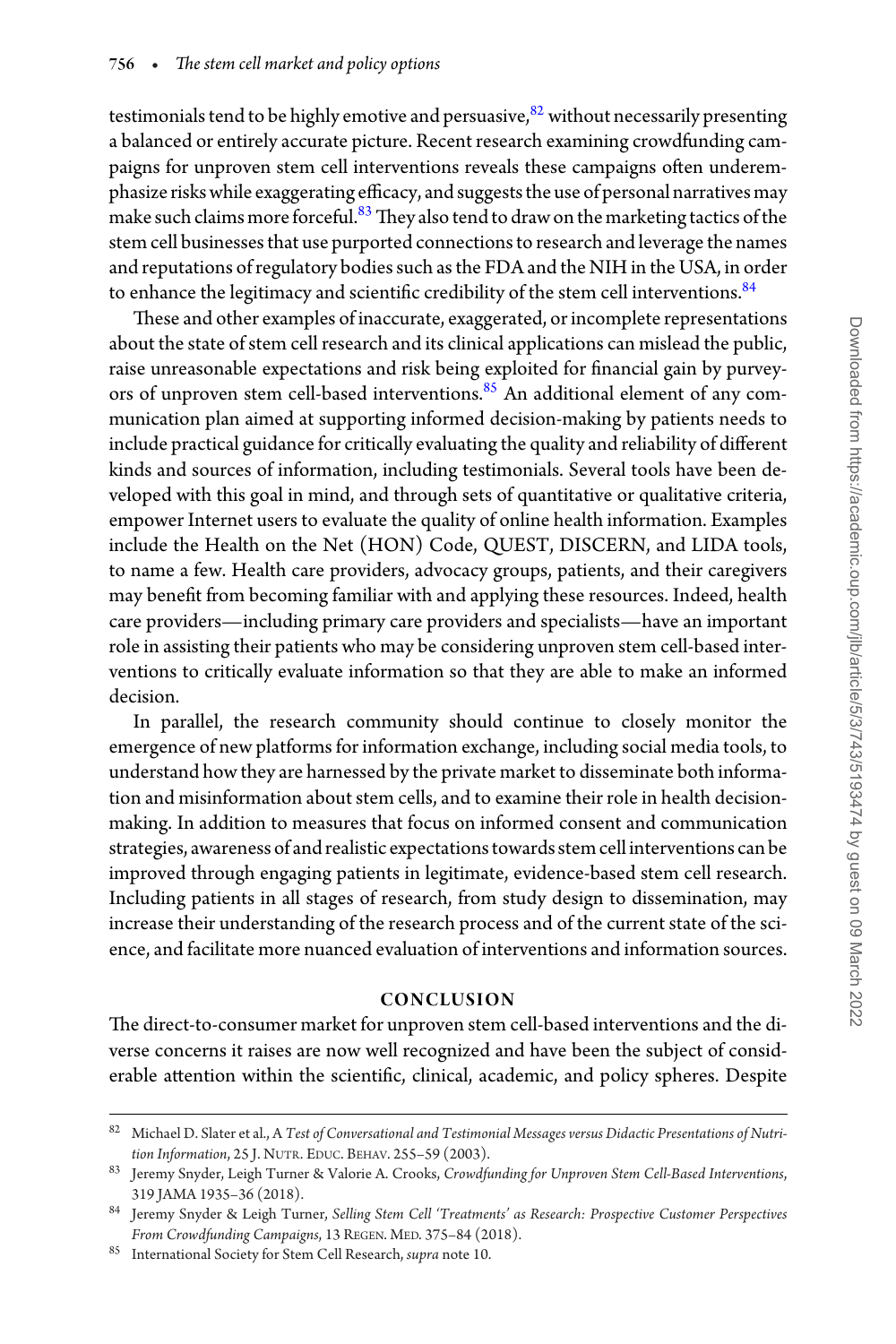varied efforts to limit detrimental effects, the continued expansion of this market indicates more needs to be done. We suggest that many of the most significant challenges and risks associated with this market are propagated by uncertainty, ambiguity, and misinformation. We have argued that there is a pressing need for enhanced clarity on at least three interconnected fronts—regulatory action, scientific and clinical precision, and information-based communication strategies. Confusion, ambiguity, or inaction in any of these areas will impair progress in the others. In our view, enhanced clarity in all of these domains is necessary for the success of future policy efforts targeted at controlling the spread of potentially harmful and/or deceptive practices, while encouraging successful—and responsible—clinical translation of promising avenues of stem cell research.

We also recognize the importance of national and international cooperation.<sup>86</sup> A global strategy, potentially with the leadership of bodies such as the World Health Organization, $87$  will be necessary for the long-term success of efforts to curtail high risk and problematic private market practices while promoting the enduring health of the field of stem cell research and its social license to operate.<sup>[88](#page-14-2)</sup> However, the value of pursuing these large-scale goals does not diminish the importance of proactive policy and governance work focused at the local, regional, and national levels. For example, the relatively early stage of the market developing in Canada presents an important and valuable opportunity to take a deliberate, proactive, and informed approach to its oversight and governance.<sup>89</sup> Such efforts could ultimately serve as useful examples for other jurisdictions to draw upon. Likewise, the US regulatory system is currently being put to the test with increasing pressure on it to respond to the rapidly growing market within its borders. If it rises successfully to the challenge, it could establish important precedent and contribute to setting global standards in this field.

Our call for enhanced clarity and pre-emptive efforts at a number of levels cannot be answered by any one entity in isolation. Rather, it has implications for governments, regulatory bodies, professionals engaged in relevant practice areas including health care providers and scientists, and patient advocacy groups, among others. It is within the power, and responsibility, of those with interests and influence in stem cell research to engage in this important issue and take steps necessary to safeguard the well-being of individual patients, the public more broadly, and the long-term clinical potential of this promising field.

#### **Disclaimers**

Zubin Master was part of the Federation of State Medical Boards' Workgroup to Study Regenerative and Stem Cell Therapy Practices. Leigh Turner has submitted an expert

<span id="page-14-0"></span><sup>86</sup> Douglas Sipp et al, *supra* note 56.

<span id="page-14-1"></span><sup>87</sup> Tsung-Line Lee et al., *Regulating the Stem Cell Industry: Needs and Responsibilities*, 95 BULL WORLD HEALTH ORGAN 663–64 (2017).

<span id="page-14-2"></span><sup>88</sup> Giulio Cossu et al., *Lancet Commission: Stem Cells and Regenerative Medicine*, 391 THE LANCET 883–910 (2017).

<span id="page-14-3"></span><sup>89</sup> For example, see the proposal made by Fabio Rossi & Judy Illes, *A consensus is building on how to move forward on stem cells*, Vancouver Sun Oct. 10, 2018, [https://vancouversun.com/opinion/op-ed/](https://vancouversun.com/opinion/op-ed/dr-fabio-rossi-and-dr-judy-illes-a-consensus-is-building-on-how-to-move-forward-on-stem-cells) [dr-fabio-rossi-and-dr-judy-illes-a-consensus-is-building-on-how-to-move-forward-on-stem-cells](https://vancouversun.com/opinion/op-ed/dr-fabio-rossi-and-dr-judy-illes-a-consensus-is-building-on-how-to-move-forward-on-stem-cells) (accessed Oct. 29, 2018).